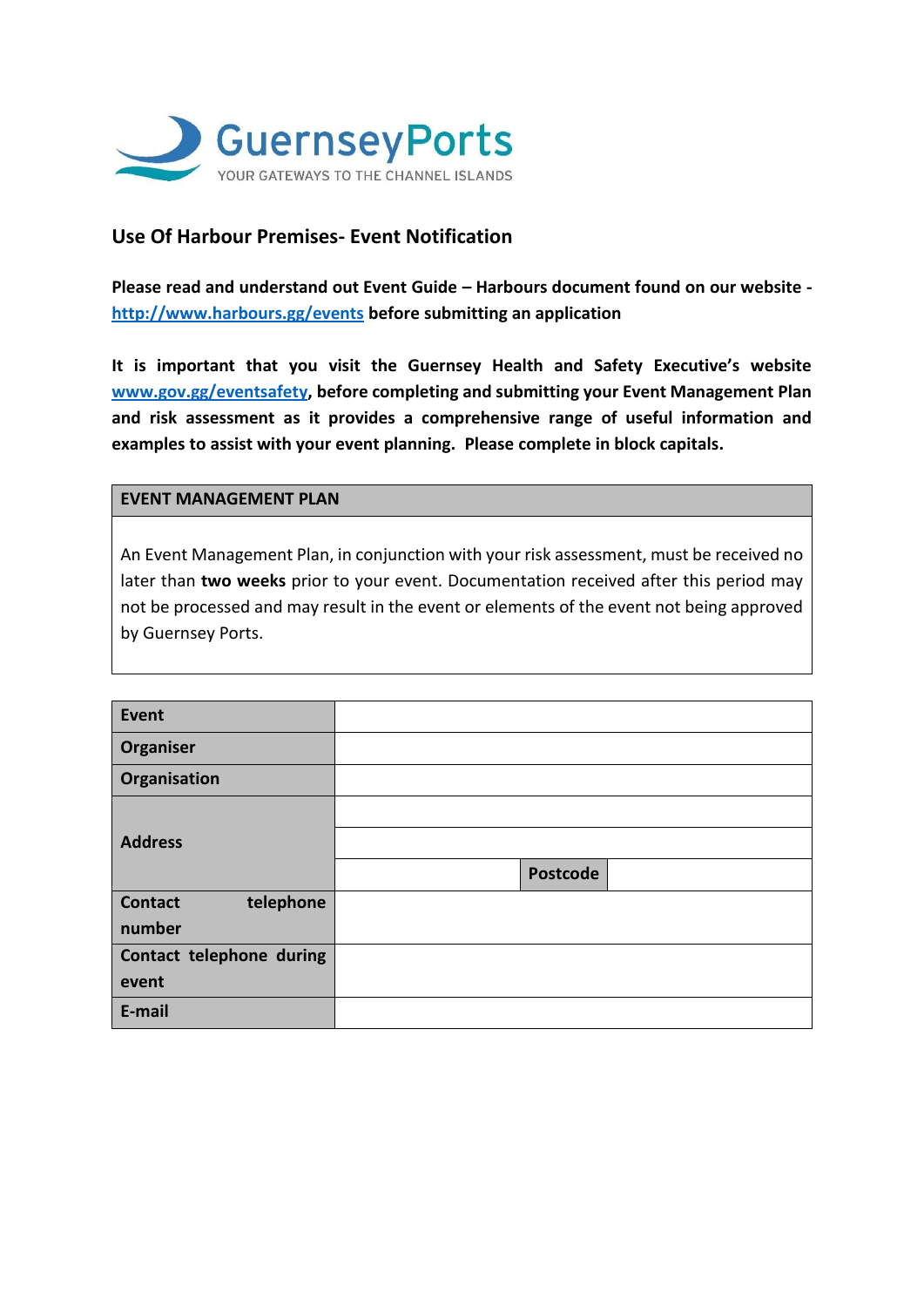# **Details Of Event**

| Date(s) of Event              |  |
|-------------------------------|--|
| <b>Proposed Time of event</b> |  |
| Setting up date and time      |  |
| Dismantling date and time     |  |
| Estimated no. of persons      |  |
| to attend                     |  |

## **Arrangements**

### **Unmanned Aerial Systems (UAS or Drones and Model Aircraft)**

If you wish to apply for permission to use and operate a Drone within Guernsey Ports estate, you must complete and sign the Application Form which can be downloaded from our website:<http://www.harbours.gg/drones>

Completed application forms should be returned to Guernsey Ports along with the following:

- **CAA and ODCA Certification**
- **Proof of Guernsey Airport Air Traffic Control approval**
- **Certificate of Public Liability Insurance**
- **Map of proposed flight path**

Please be aware applications can take at least 2 weeks for a decision.

### **AREA OF HIRE**

Please indicate below the area(s) you plan to use and enclose a site plan if necessary.

#### **Albert (available only from October to March due to the cruise ship season)**

| Whole Pier, or part<br>thereof |  | £461 per day |
|--------------------------------|--|--------------|
| <b>Red Light Arm</b>           |  | £224 per day |

### **Crown Pier**

| $\bullet$ | Whole Pier or part |  | £461 per day |
|-----------|--------------------|--|--------------|
|           | thereof            |  |              |
| $\bullet$ | Hammerhead         |  | £224 per day |

**Careening Hard Arm** | **E224 per day**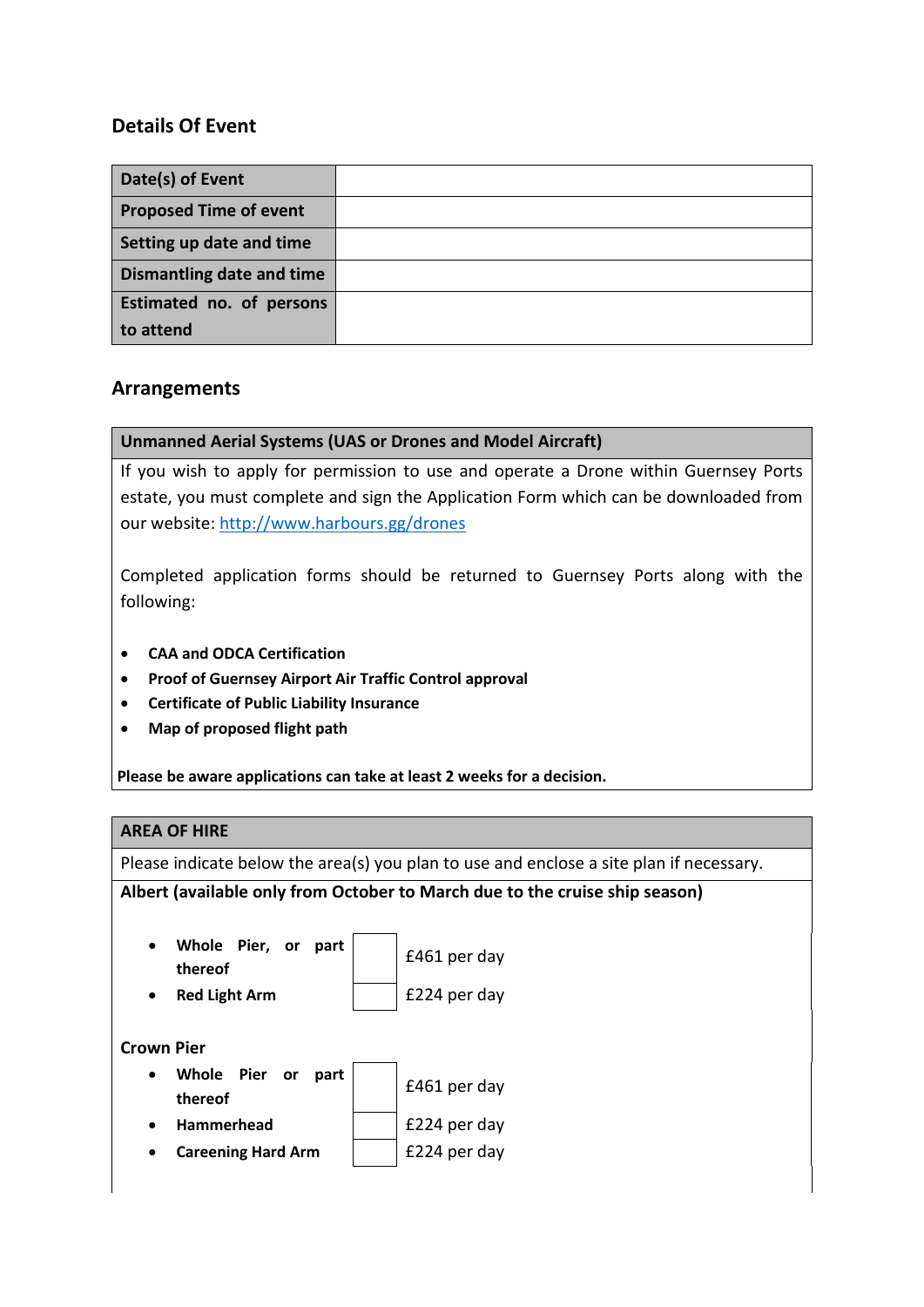

See Event guide on our website:<http://www.harbours.gg/events> for charging details for charitable/not for profit events. Please state the name of the charity/good cause in the organisation section of this form.

**Other (please give details below)**

| Will there be a need to suspend any parking spaces? (circle/highlight as appropriate.) |                                                                                                                                                                                      |  |  |
|----------------------------------------------------------------------------------------|--------------------------------------------------------------------------------------------------------------------------------------------------------------------------------------|--|--|
| <b>YES</b>                                                                             | <b>NO</b>                                                                                                                                                                            |  |  |
| If YES, please state how many                                                          |                                                                                                                                                                                      |  |  |
|                                                                                        |                                                                                                                                                                                      |  |  |
| 202221).                                                                               | If you require the suspension of more than 20 car parking spaces, you must first obtain the<br>agreement of the States of Guernsey's Traffic And Highways Services team. (Tel 01481) |  |  |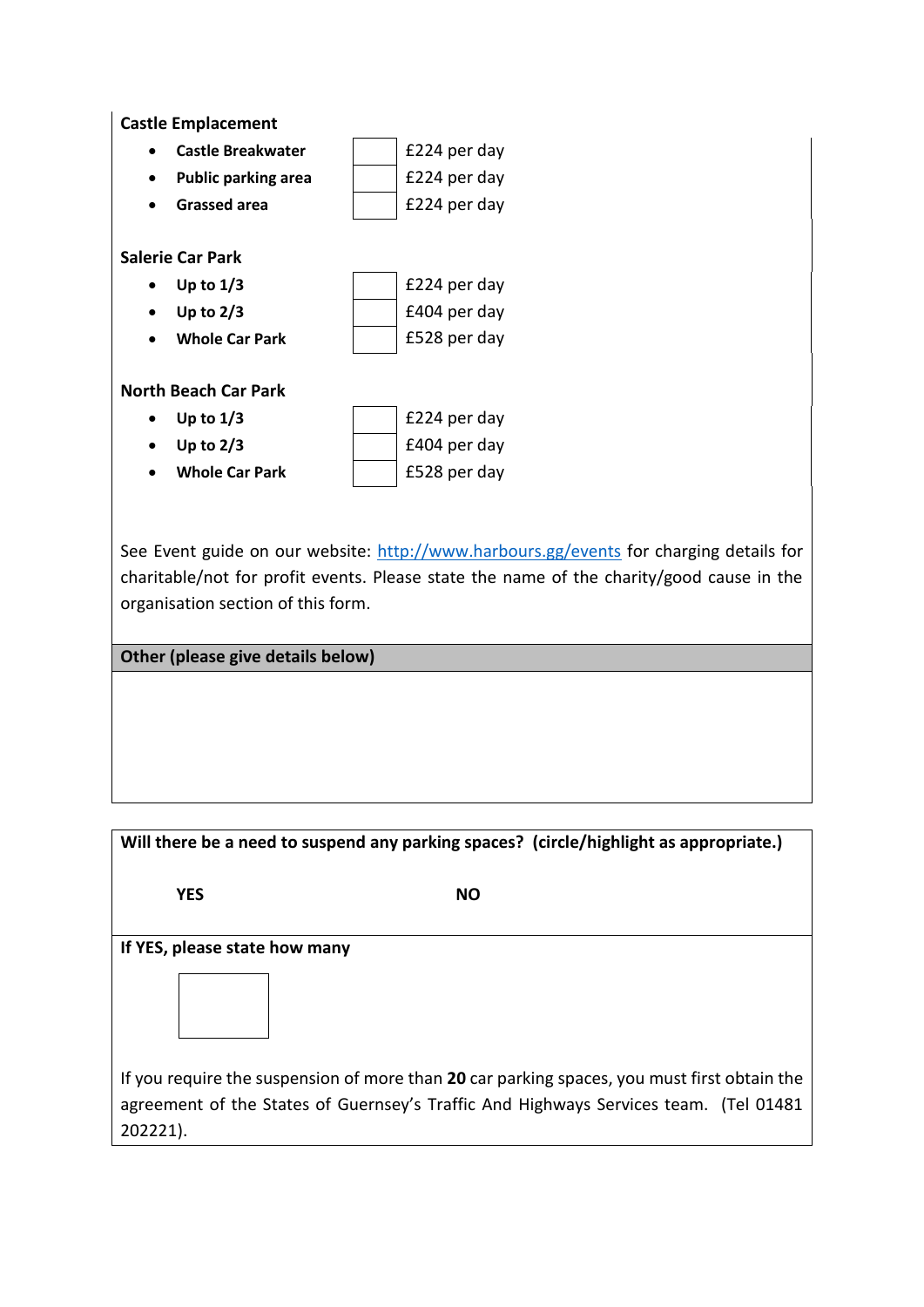**Do you intend to store fuel or refuel generators, vehicles etc at the event? (circle/highlight as appropriate.)**

**YES NO**

If the answer is YES, then please give details of where and how you intend to comply with Guernsey Water/Health and Safety legislation and regulations.

**Do you wish to hold a fireworks display as part of the event? (circle/highlight as appropriate.)**

**YES NO**

If the answer is YES, then please give details below **(This activity MUST also be included in your RISK ASSESSMENT)**

**What hygiene/sanitary provision have you made in respect of the following?**

Litter (please describe including names of contractors – NB litter bins should be positioned near to the recycling facilities):

Toilets/WCs (please describe including names of contractors):

**Are utility connections required? If so, please provide details below (NB charges are applicable)**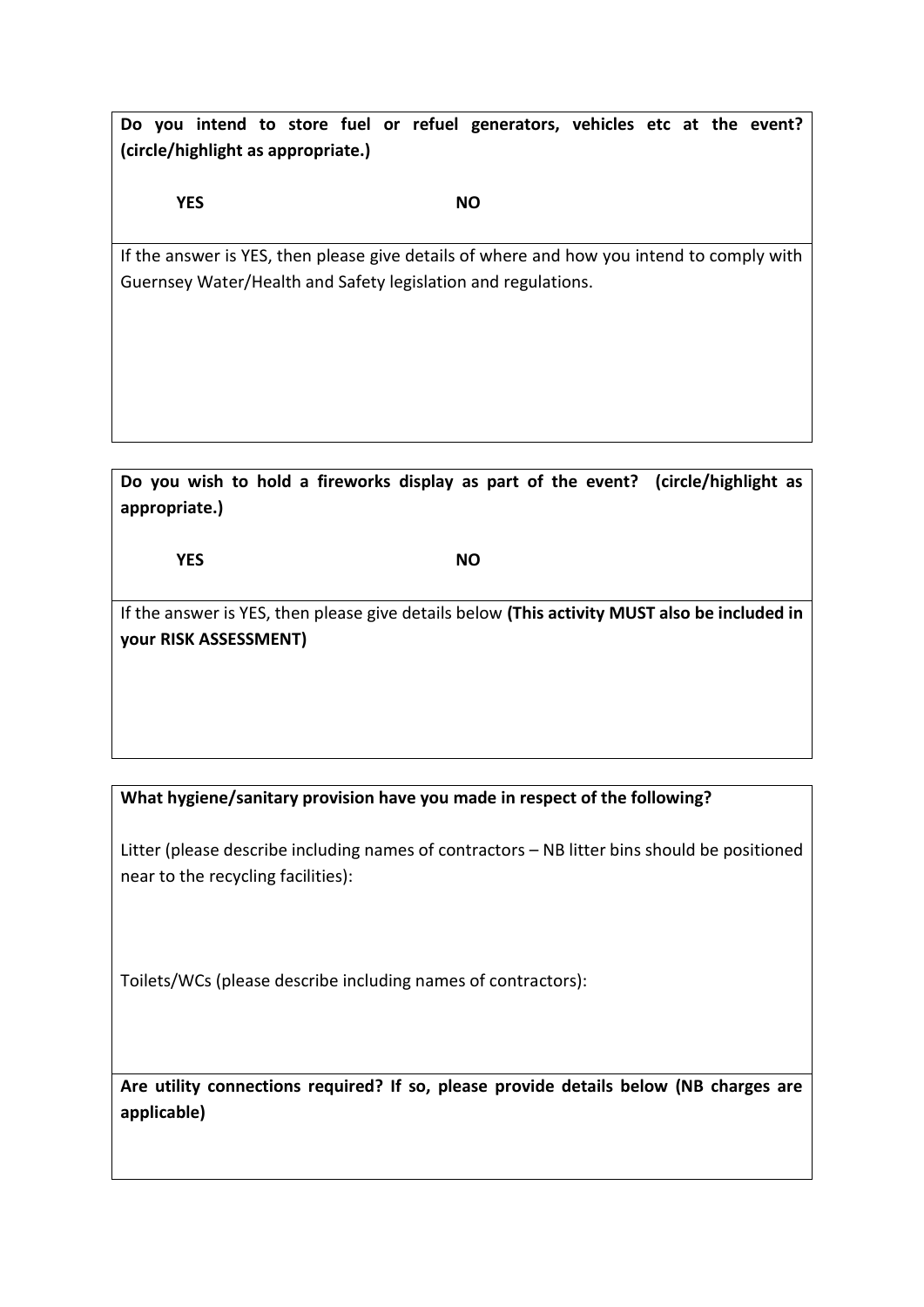**Provision of recycling facilities is compulsory. Recycling bins are available from States Works. Please contact States Works on 01481 226263 or email [steven.lemessurier@swd.gov.gg](mailto:steven.lemessurier@swd.gov.gg) o[r simon.lewis@swd.gov.gg](mailto:simon.lewis@swd.gov.gg)**

Alternatively, please provide details of your recycling plans including quantity and type of recyclable waste, specific details of recycling provisions (including details if using an existing establishment's recycling facilities and details of any changes to meet requirements of the event) and disposal plans for collected recyclable waste:

**You must enclose a copy of your public liability insurance certificate with this form (bookings will not be confirmed without a copy of this certificate).**

**Do you plan to erect any signs/banners to advertise the event?** (circle/highlight as appropriate.)

**YES** NO

If YES then please list below the proposed number of signs/banners, their size and proposed location:

| What is the admission charge for the event if any? |              |                       |
|----------------------------------------------------|--------------|-----------------------|
| <b>ADULT</b>                                       | <b>CHILD</b> | <b>SENIOR CITIZEN</b> |

**Check List For Event Organisers**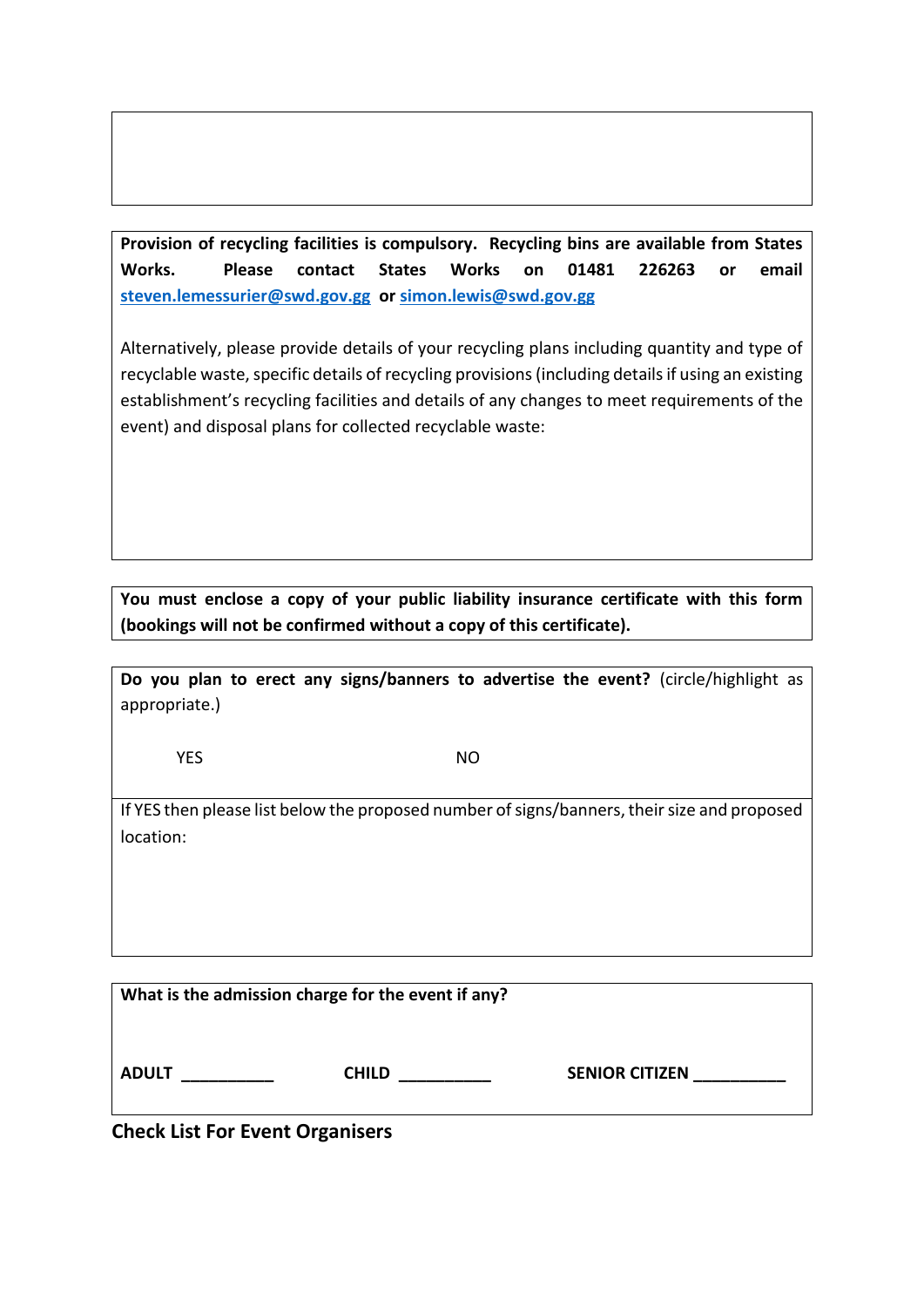|                                                                   | <b>YES</b> | <b>NO</b> | N/A |
|-------------------------------------------------------------------|------------|-----------|-----|
| Have you researched the event guidance provided on HSE's website? |            |           |     |
| Application for Use of UAS/Drone enclosed?                        |            |           |     |
| Public Liability Insurance details enclosed?                      |            |           |     |
| Risk Assessments provided?                                        |            |           |     |
| Plans enclosed?                                                   |            |           |     |
| Recycling Facilities detailed                                     |            |           |     |
| Tents/marquees holding 100 persons or more $-$ have these been    |            |           |     |
| registered?                                                       |            |           |     |
| Has approval been given for a PA system?                          |            |           |     |
| Has Liquor licence been approved?                                 |            |           |     |
| Has Gambling Control licence been issued?                         |            |           |     |
| Has Traffic and Highways Services approved suspension of parking? |            |           |     |

I/We (please delete as appropriate) hereby agree to:

- a) be responsible for any damage caused to any person at any time, whether as a result of any damage caused to the surfaces of public highway/car park/land, drainage system, walls, and or/facilities including traffic signs and lines and will make good any damage arising during the period of hire or use at my/our expense.
- b) ensure that no hazard is caused to any person at any time, whether as a result of damage caused in or to the public highway/car park/land or any spillage of oil, fat or any other material during the hire period or otherwise and indemnify the States of Guernsey against any claims by third parties arising from any such act or omission by or on behalf of the applicant
- c) immediately notify the Guernsey Ports of any accidents occurring within the public highway/car park/land/for which the applicant is responsible, during the period of hire/use and/or of damage sustained to the public highway/car park/land and/or any of the associated facilities.
- d) ensure that the area is left in a clean and tidy manner and all litter disposed of. There will be no recyclables (i.e. cardboard) left in the area. I/We acknowledge that Guernsey Ports/States Works will invoice me/us accordingly should this not be the case.

I/We have read and understood the above terms and conditions therein and the Event Guide  $-$ Harbours document found here:<http://www.harbours.gg/events> .

| <b>SIGNED</b> |  |
|---------------|--|
|               |  |